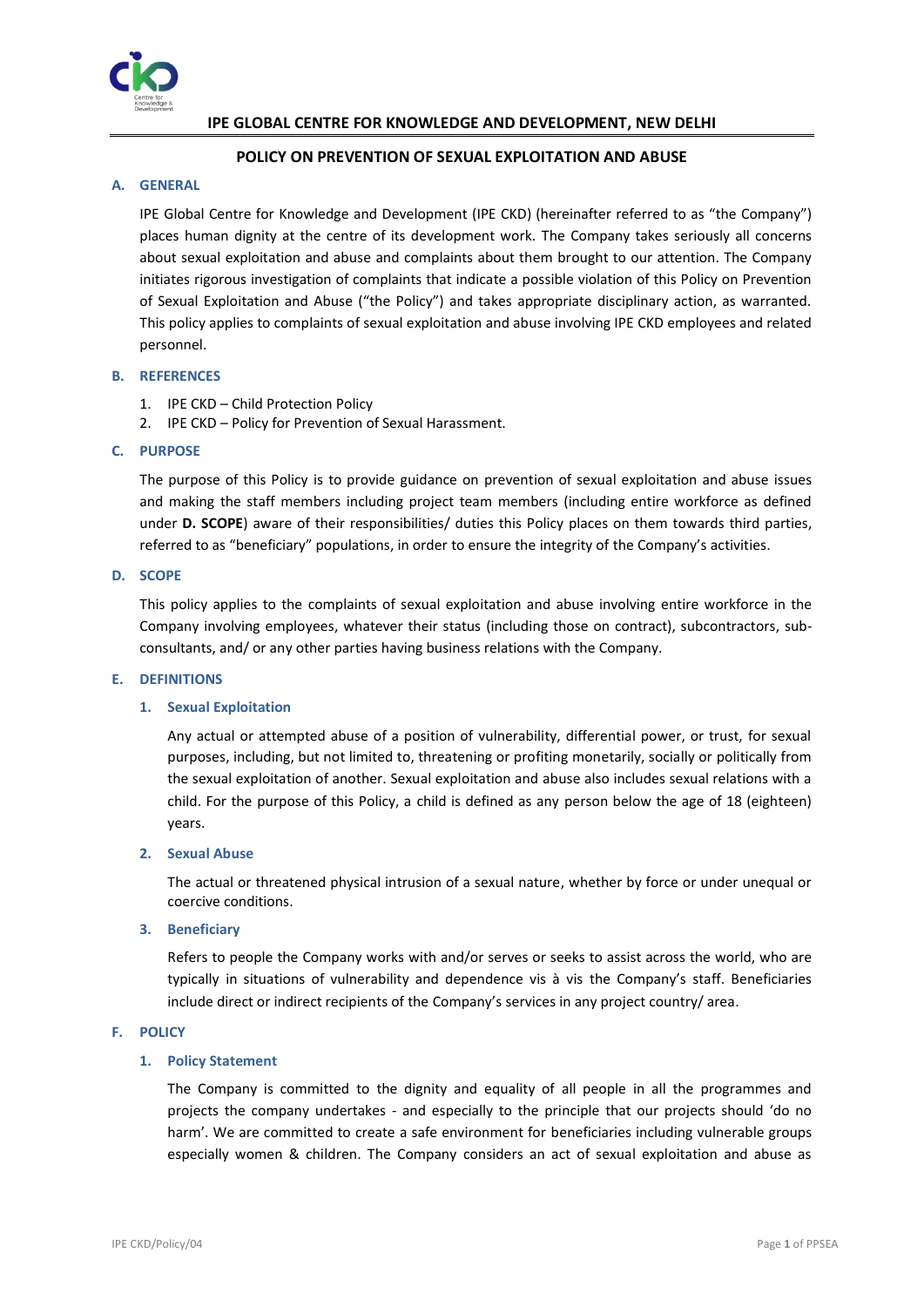serious misconduct, which may constitute grounds for disciplinary measures, including dismissal and criminal prosecution.

# **2. Principles**

This Policy is informed by set of principles which include:

- i. Zero tolerance of sexual exploitation or abuse.
- ii. All beneficiaries including children and vulnerable adults have equal rights to protection from abuse and exploitation.
- iii. Each individual has a fundamental right to life, survival and development.
- iv. Everybody has a responsibility to support the care and protection of vulnerable population.
- v. No beneficiary must come to harm as a result of her/his engagement with the Company as a participant in programme/ project or as part of any advocacy campaign of the Company.
- vi. The Company's staff have a duty to behave ethically and to report suspicions of sexual exploitation and abuse which they may become aware of.

# *The above principles also extend to those individuals or organisation(s) associated with the Company. Therefore, everyone working for or associated with IPE CKD's work must be aware of and adhere to the provisions of this policy.*

# **G. ROLES AND RESPONSIBILITIES**

# **1. Director - Operations**

As the custodian of Policy on Prevention of Sexual Exploitation and Abuse, Director - Operations approves the Policy and its subsequent revisions.

#### **2. Human Resource (HR)**

Human Resource Department is responsible for implementation and monitoring the obligations under this Policy and is accountable for establishing and maintaining ethical culture. HR must ensure that it applies highest standards in its recruitment and vetting policies across the Company.

#### **3. Department Heads/ Managers**

Department heads/ managers are required to take active steps to ensure that every individual staff member(s) who are responsible to them are aware of the Policy and ensure their adherence to this policy.

# **4. Individual Staff Member**

Individual staff members have a responsibility to ensure that vulnerable individual/s are protected.

#### **5. Subcontractor/ Sub-consultant**

Subcontractor(s)/ Sub-consultant(s) have a responsibility to ensure proper behaviour towards vulnerable population including project beneficiaries that is appropriate to their engagement with IPE CKD.

If requested by the Client, each subcontractor must prepare and follow an appropriate Prevention of Sexual Exploitation and Abuse Policy and Procedures.

*Where a member of workforce develops concerns or suspicions regarding sexual exploitation and abuse or exploitation by fellow worker, whether in the Company or not, s/he must immediately report such concerns via established reporting mechanisms.*

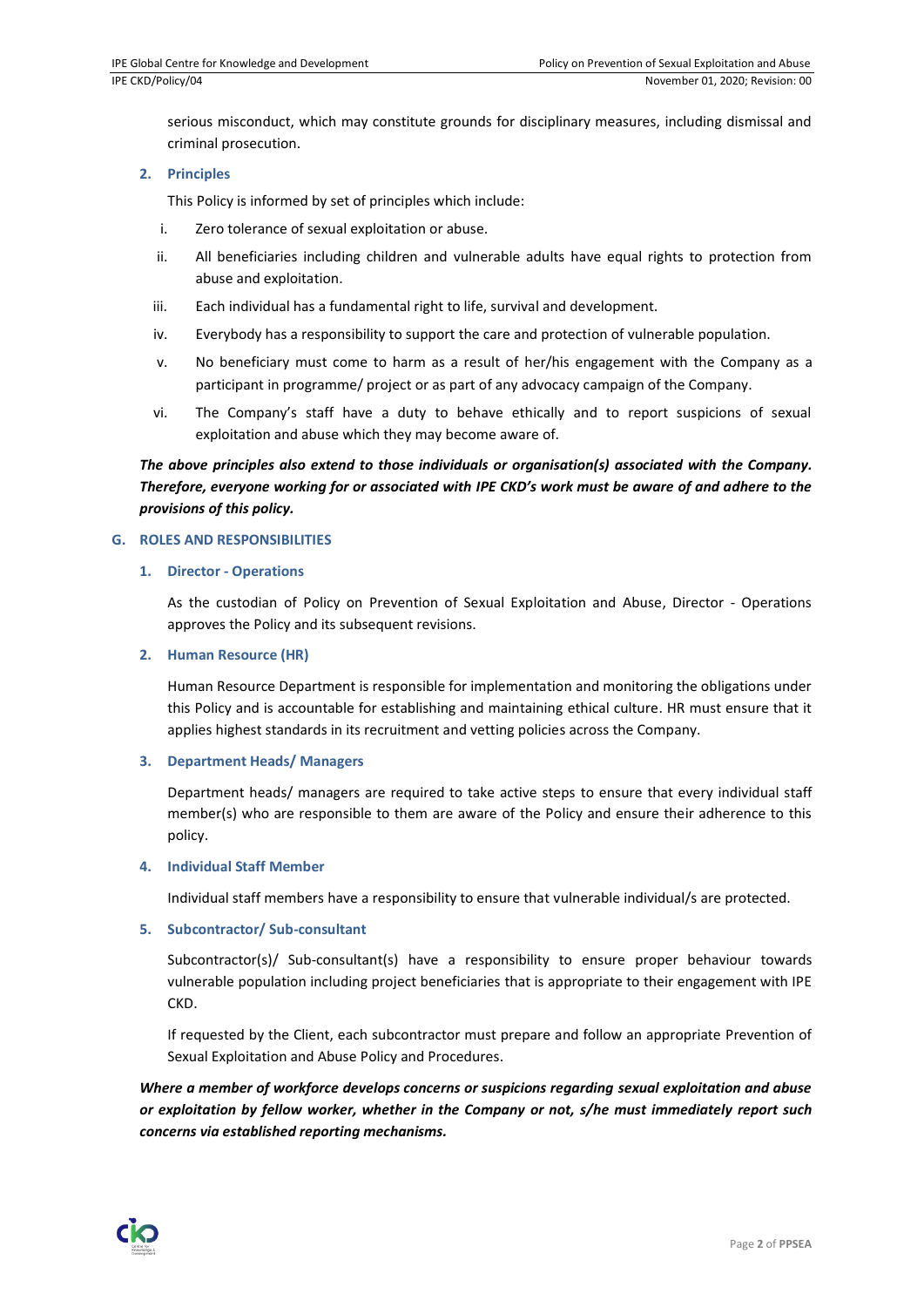# **H. CODE OF BEHAVIOUR**

- Ensure that personal and professional conduct is, and is seen to be, of the highest standard and in keeping with the Company's Vision, Mission and Core Values and does not bring the Company into disrepute
- $\Diamond$  Take reasonable action to protect others from harm and to challenge infringements of the rights of others. The duty to protect others is greater in the case of vulnerable beneficiaries
- $\Diamond$  Take measures to protect children, young people and vulnerable adults, including refraining from physically and verbally abusing vulnerable adults including children (even where this is culturally acceptable) and use non-violent methods to manage beneficiary's behaviour (both within and outside the workplace)
- $\Diamond$  Always create and maintain an environment that prevents all forms of abuse and exploitation. Managers at all levels have a particular responsibility to support systems that maintain this environment
- $\mathfrak{S}$  Not use their position to sexually abuse or exploit those who are beneficiaries of services provided by or channelled through the Company
- $\mathcal{Y}$  Not use language or behaviour towards beneficiary that is inappropriate, harassing, abusive, sexually provocative, demeaning or culturally inappropriate
- $\dot{\mathbb{S}}$  Not engage in any type of sexual relationships with any person under the age of 18 regardless of the age of majority or age of consent locally. Mistaken belief in the age of a child is not a defense
- $\mathcal{Y}$  Never exchange money, employment, goods or services for sex, including sexual favours or other forms of humiliating, degrading or exploitative behaviour
- $\mathcal{Y}$  The Company's expectation is that all contact with vulnerable beneficiary especially female individual (whether by phone, email or direct contact) should be supervised, accompanied, or at least in sight of other adults. We recognise that situations may arise where this cannot be the case for urgent or for practical reasons. Where there is a lone adult working with one or more beneficiary especially vulnerable , the line manager should be informed upfront or as soon as possible;
- $\Diamond$  Never take beneficiary especially women and children with whom the staff member has established contact through their work to their home where they will potentially have lone contact with the beneficiary;
- Staff member will not be intoxicated under the influence of alcohol or drugs while in the presence of beneficiary
- ا ڭ Refrain from showing favouritism to particular individual to the exclusion of others, or inconsistent application of rules, nor will they engage in any corrupt practice that may bring favour or disfavour onto particular individuals
- $\mathfrak{S}$  Take permission from individual and her/his parent/ guardian before clicking photos or taking videos of them.

# **I. PREVENTIVE MEASURES**

# **i. Recruitment**

The Company strives to ensure that it applies highest standards in its recruitment and vetting policies across the organisation, as laid out in HR Manual. Recruitment and selection procedures reflect our commitment to prevention of sexual exploitation and abuse.

- All adverts for recruitment state that IPE CKD is an equal opportunity employer.
- $\mathfrak{S}$  All appointments are subject to reference checks including where relevant, suitability to work with children.

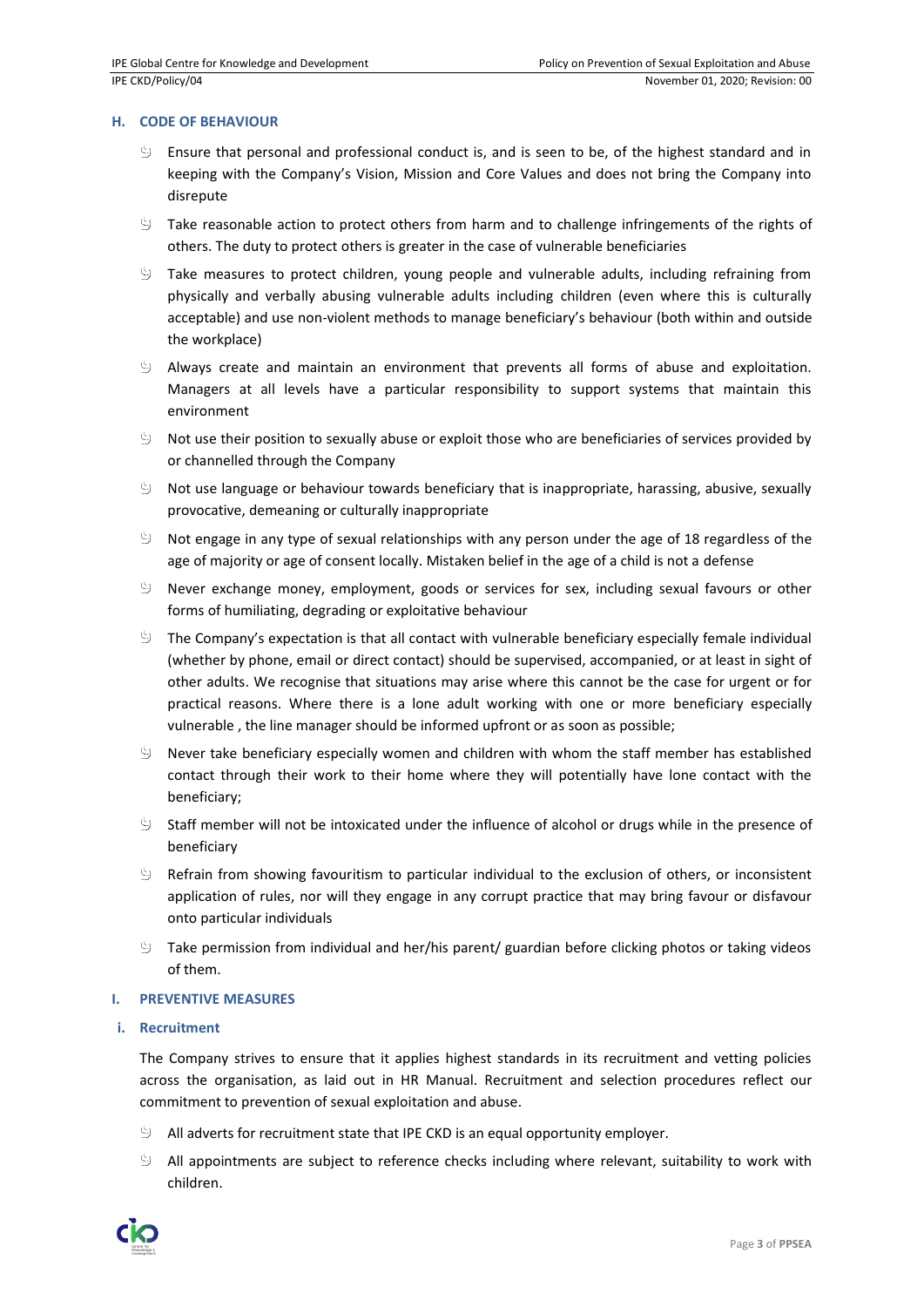$\Diamond$  The Company does not employ any staff member (including those on contract) below the age of 18 years and where, during or upon recruitment, concerns come to light in relation to the applicant's unfavourable conduct with women & children.

# **ii. Training/ Awareness**

All staff members receive prevention of sexual exploitation and abuse training to make them aware of the importance of preventing sexual exploitation and to be fully aware of procedure for reporting the concerns. The trainings in the following stages:

- a. Induction of new employees
- b. Universal training/ awareness programme for all staff members
- c. Tailored training as per the requirement of programme/ project.

#### **J. REPORTING PROCEDURE**

Staff members and other personnel are duty bound to disclose any Sexual Exploitation and Abuse concerns, including non-compliance of this Policy by anyone within the scope of this Policy in connection with official duties or business, immediately upon identification.

#### **Whom to report?**

Any staff member including beneficiaries, who suspect wrong-doing or are themselves subject to sexual exploitation or abuse, directly or indirectly, may submit a complaint of the alleged incident to the Nodal Officer:

# **Ms. Namita Wadhwa**

| Associate Director |                      |                             |
|--------------------|----------------------|-----------------------------|
| Phone              | $\ddot{\phantom{0}}$ | +91 11 40755900; Extn.: 382 |
| Mobile             | ÷                    | +91 9162775467              |
| Email              | $\ddot{\cdot}$       | nwadhwa@ipeglobal.com       |

Where the concern has been submitted with Director/ Department Head/ Supervisor, the same will be duly forwarded to Nodal Officer for investigations.

#### **What to report?**

If any staff member suspects sexual exploitation or abuse, or if an external beneficiary reports to the Company a suspicion or allegation relating to the Company's staff or activities, the following steps should be taken:

- $\Diamond$  Avoid any delay
- Write down what you've heard or seen
- Email or record the suspicion/ concern with the nodal officer (refer above **Whom to Report?**)

The report must specify the nature of the suspicion/ concern and name(s) of the alleged abuser. The suspicion/ concern should include date and time of specific event(s), names of witnesses, if any and/or any evidence that support the allegation(s).

#### **K. INVESTIGATIONS**

The Company will act without delay, prioritising the safety of the individual involved, in the event of a concern or allegation of sexual exploitation and abuse being reported.

The nodal officer will convene a meeting within 24 hours – which can be face to face, by phone, skype or email (all emails should be signalled as confidential). The following (apart from nodal officer) member shall be present in the meeting:

- 1. For local oversight: Head of Department/ Supervisor;
- 2. For risk ownership and HR expertise: Head Risk Management and Head HR, respectively;

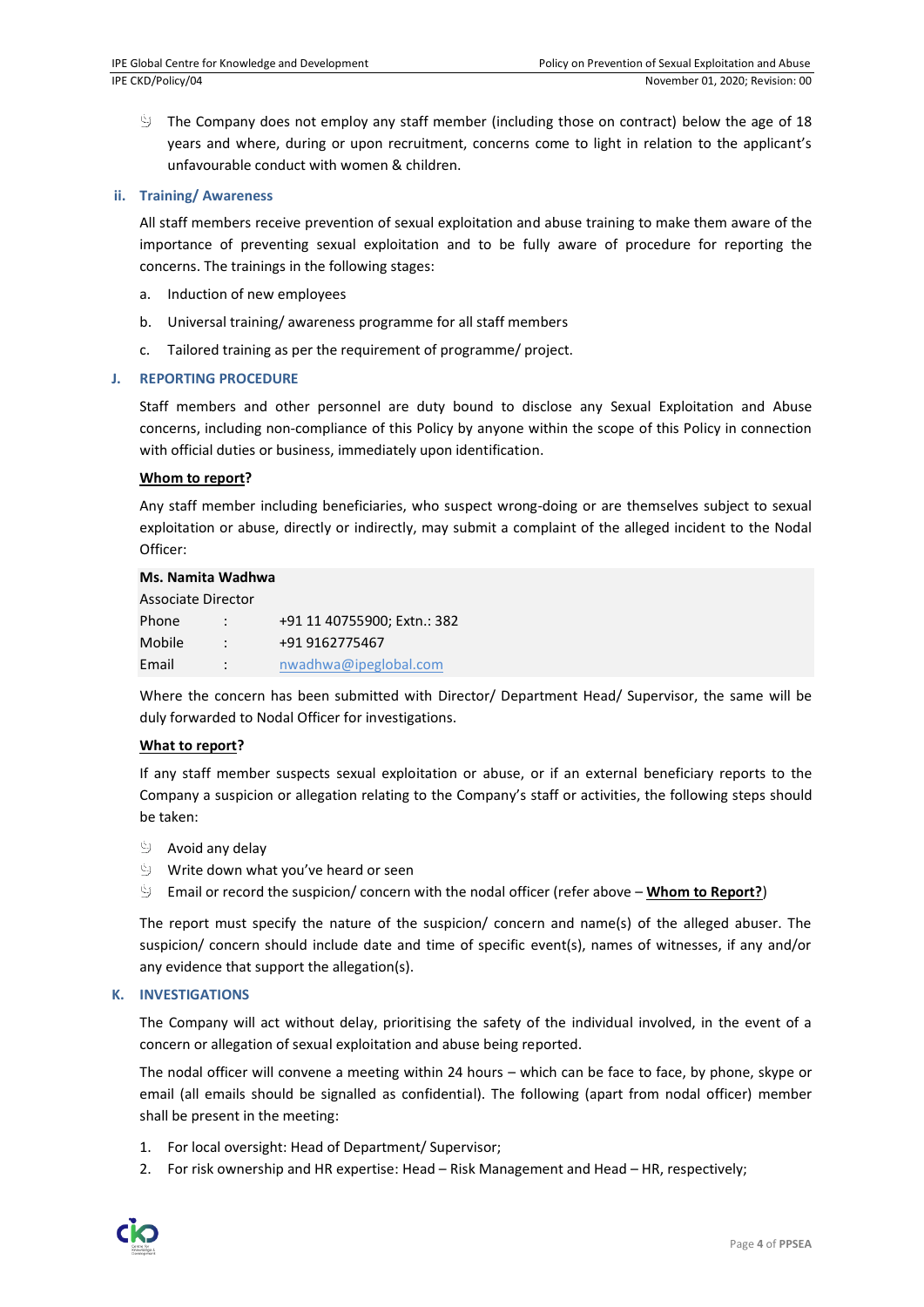3. Representative of management: Director - Operations.

The members will investigate if there has been a breach of this policy by subject staff member (alleged perpetrator). An investigation will gather evidence and interview relevant parties in order to establish the probable facts in relation to the complaint/ disclosure.

The members of the meeting may recommend management of the Company through Head – HR to serve the suspension notice to the subject staff member (alleged perpetrator), until the investigation has been completed.

In case the members of the committee record serious malpractice against the subject staff member in its report, appropriate action shall be initiated, which shall include termination from the Company and informing statutory authorities, as per the law of land.

# **Confidentiality**

Given the sensitive nature of investigations and its impact on the beneficiary as well as the person against whom such allegations are levelled, the Company is committed to maintaining strict confidentiality in relation to such complaints and the resultant investigations/ inquiry.

All proceedings, including the statements and other material adduced as evidence before the investigating members shall be strictly confidential and the members shall not divulge the details to any other employee within the Company or to any person outside. This includes Minutes of the Meetings, findings, recommendations, decisions of the members and any document or any verbal communication. Also, to other Employees involved in such discussions, the members should emphasize the necessity for confidentiality and the consequences of possible disciplinary action in case of transgression.

**Appropriate sanctions will be applied in cases of malicious and deliberate false accusations of Sexual Exploitation and Abuse, which may include, but not limited to, termination.**

# **L. DISCIPLINARY ACTION**

While it will be ensured that staff member(s) who raises genuine disclosure are accorded complete protection from any kind of unfair treatment as herein set out, any abuse of this protection or this Policy will warrant disciplinary action.

Any person, who negligently or malafidely broadcasts confidential information in relation to investigations shall warrant disciplinary action.

Any person who makes any disclosure malafidely and knowingly that it was incorrect or false or misleading or frivolous or reported otherwise than in good faith, shall invite disciplinary action including initiation of civil or criminal proceedings and/ or termination from employment with the Company.

# **M. PROTECTION AGAINST RETALIATION**

The Company takes reports of retaliation seriously. We will not tolerate any attempt to deter anyone from reporting suspicions of Sexual Exploitation and Abuse or incidents of repercussions/ victimisation against anyone who, in good faith, reports/ discloses a concern or cooperates with investigations even when allegations are found to be unsubstantiated. Any employee of the Company who retaliates against another employee in violation of this Policy is subject to disciplinary action, upto and including termination. This also includes attempts to deter anyone from reporting suspicions of sexual exploitation and abuse.

# **N. COMPLIANCE**

This Policy cannot describe all Sexual Exploitation and Abuse situations that may arise. Therefore, employees (and other individuals) must use their respective good judgment to avoid any appearance of impropriety.